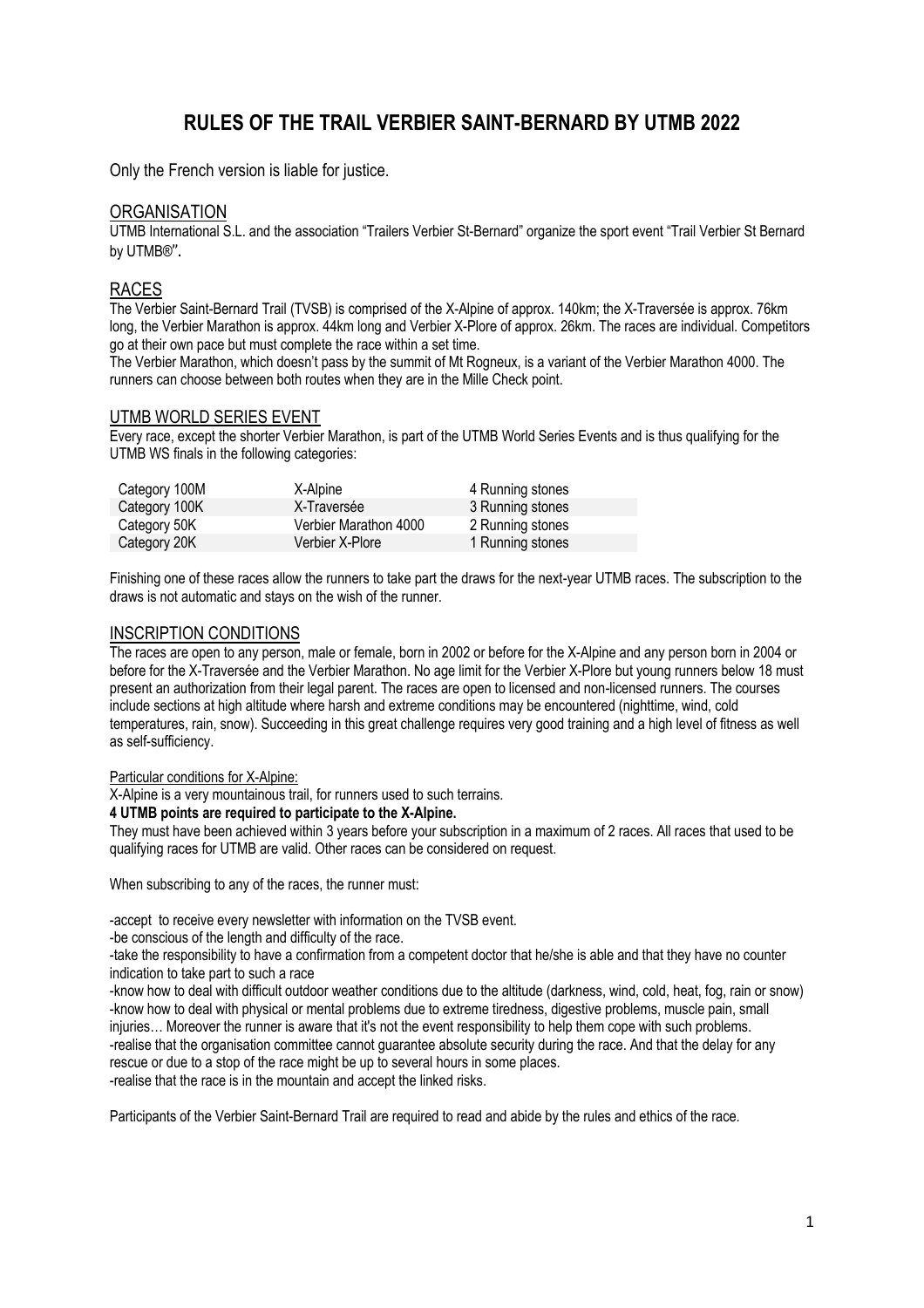# **CATEGORIES**

Ages below are the ages of the person on the 31st December 2022

|              | Ages Categories UTMB <sup>®</sup> World Series |                    |                          |                  |
|--------------|------------------------------------------------|--------------------|--------------------------|------------------|
| X-Alpine     | X-Traversée                                    | Verbier X-Plore    | Verbier Marathon<br>4000 | Verbier Marathon |
| H et F 20-34 | H et F 18-34                                   | H et F 34 et moins | H et F 18-34             | H et F 18-34     |
| H et F 35-39 | H et F 35-39                                   | H et F 35-39       | H et F 35-39             | H et F 35-39     |
| H et F 40-44 | H et F 40-44                                   | H et F 40-44       | H et F 40-44             | H et F 40-44     |
| H et F 45-49 | H et F 45-49                                   | H et F 45-49       | H et F 45-49             | H et F 45-49     |
| H et F 50-54 | H et F 50-54                                   | H et F 50-54       | H et F 50-54             | H et F 50-54     |
| H et F 55-59 | H et F 55-59                                   | H et F 55-59       | H et F 55-59             | H et F 55-59     |
| H et F 60-64 | H et F 60-64                                   | H et F 60-64       | H et F 60-64             | H et F 60-64     |
| H et F 65-69 | H et F 65-69                                   | H et F 65-69       | H et F 65-69             | H et F 65-69     |
| H et F 70-74 | H et F 70-74                                   | H et F 70-74       | H et F 70-74             | H et F 70-74     |
| H et F 75-79 | H et F 75-79                                   | H et F 75-79       | H et F 75-79             | H et F 75-79     |
| H et F 80-84 | H et F 80-84                                   | H et F 80-84       | H et F 80-84             | H et F 80-84     |
| H et $F 85+$ | H et $F 85+$                                   | H et $F 85+$       | H et $F 85+$             | H et $F 85+$     |

# SEMI SELF-SUFFICIENCY

The course is regarded as an individual semi self-sufficient race. Drinks and food are provided at the control points and provisioning posts.

Still water, syrup and isotonic drinks are exclusively provided for refilling water bottles and bags (all other drinks are NOT permitted for refilling). It is each runner's responsibility to ensure that he or she carries enough supplies to last until the next control point.

#### PERSONNAL ASSISTANCE

On every race**, Personal assistance is limited to official aid stations** and only within the area reserved for this purpose. Runners must follow the official route and pass through the control point even if they do not require supplies. It's not allowed to be with a dog or any other kind of animals.

#### **SUBSCRIPTIONS**

Subscriptions online only, on a secure credit card payment website :

|                                   | Up to $3rd$ July 2022 |
|-----------------------------------|-----------------------|
| X-Alpine                          | CHF 219.-             |
| X-Traversée                       | CHF 127.-             |
| Verbier Marathon + VM 4000        | CHF 92.-              |
| Verbier X-Plore                   | CHF 54.-              |
|                                   |                       |
| Trail Découverte (4-14 years old) | free                  |

#### **No subscriptions are accepted on the venue (except for Trail Découverte for kids)**

The rights of subscription comprise all services mentioned in the present rules. Changing your subscription to another run is only possible until the 3rd July 2022 within the limit of available places. **No modifications will be allowed after that date.** There can be no reimbursement due to these changes. Every modification request must be done by e-mail on organisation@trailvsb.com

#### Elite Runners:

In order to give fair recognition to high level athletes and to ensure a fair management of entry applications, we reserve places for elite athletes according to their Performance Index. Elite runners must register during the registration period. No registration will be accepted after the deadline.

Runners meeting the criteria may benefit from the registration conditions below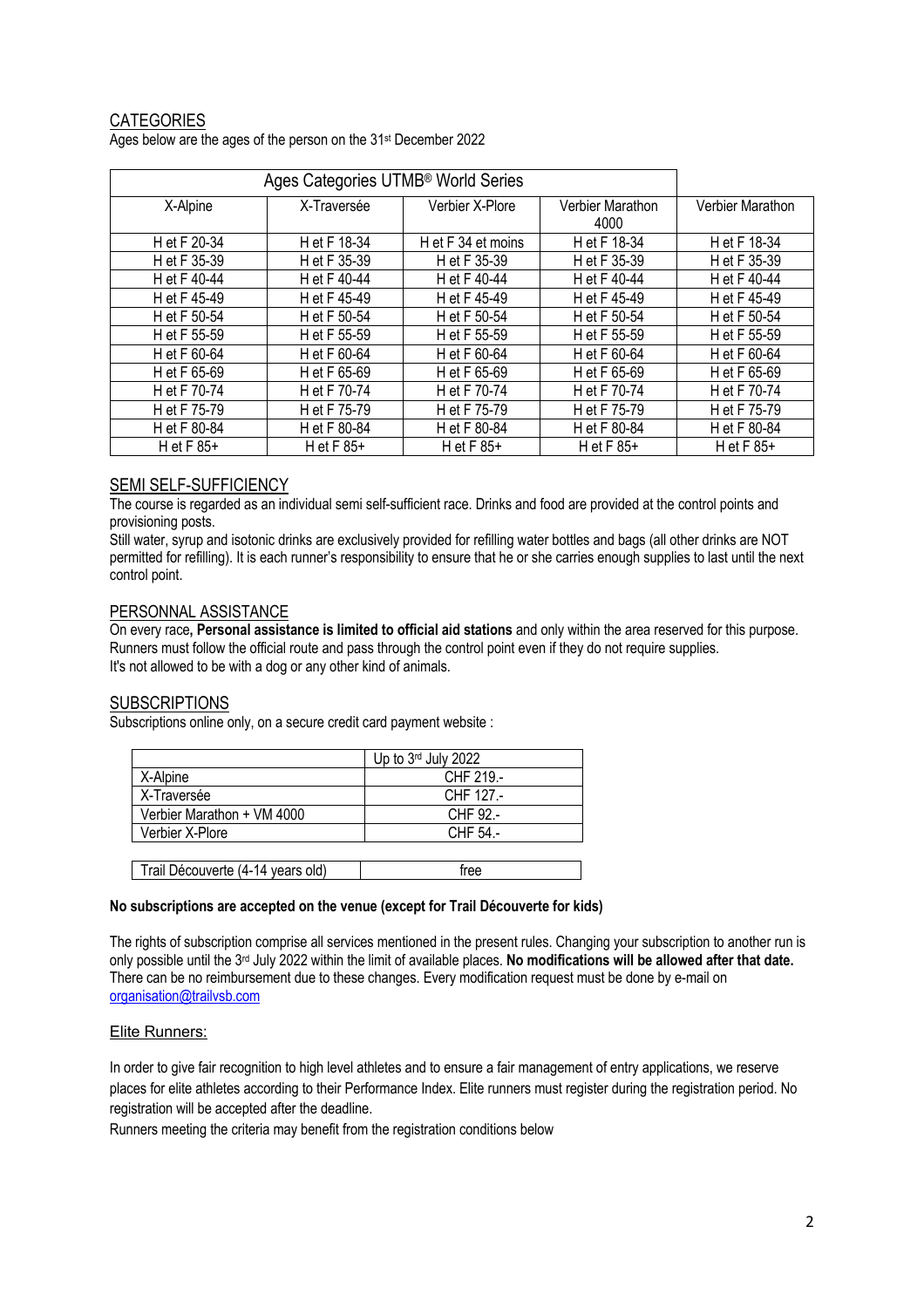|                   |     | Men  |       |     | Women |      |                                       |
|-------------------|-----|------|-------|-----|-------|------|---------------------------------------|
|                   | 50K | 100K | 100 M | 50K | 100K  | 100M |                                       |
| Direct and free   | 850 | 820  | 800   | 710 | 690   | 650  |                                       |
| Direct and to pay | 800 | 770  | 720   | 650 | 610   | 560  | Or Top3 runners of<br>their countries |

# CANCELLATION INSURANCE

A) Refund without insurance :

| Date of cancelation                | % refund  |
|------------------------------------|-----------|
| Until 4 months before the event    | 60%       |
| Until 2 months before the event    | 50%       |
| Until 1 month before the event     | 30%       |
| Less than 1 month before the event | No refund |

#### B) Registration cancellation insurance

Each person can at the time of their subscription inscribe to a cancellation insurance as long as the payment is processed through Internet with a credit card, the sum is added to the inscription fee. No reimbursement of any kind can be claimed without this insurance.

The goal of this insurance is to allow the reimbursement of fees due to inscription in the case of the runner wanting to cancel his inscription because of one of these factors:

- Serious illness, serious injury or death of the runner or of the husband/wife or recognized partner, their parents or children
- Pregnancy of the registered runner
- If the runner or a member of his direct family has been tested positive for Covid19 up to one month before the event.
- If the runner is denied boarding at the airport following a temperature test

In case of an accident or a serious illness of the runner, it is obligatory to present a **medical certificate** proving the impossibility to participate. All requests of repayment must be sent by e-mail to organization@trailvsb.com with the adequate certificates **within ten days following the races**. The requests are treated within two months. In case of cancellation of the race or part of the race, any request of refund, within the cancellation insurance, received after

the cancellation announcement won't be taken in account.

#### C) Exceptional conditions

If a race is cancelled or if the event needs to be organized differently (e.g. one or more races need to be cancelled), for any reason beyond the control of UTMB Group, more than 30 days before the start, runners will be partially refunded the entry fees. The amount of the refund will be decided as to allow the organization to deal with the irremediable expenses incurred as of the date of the cancellation. Runners will be refunded as follows:

|                  | % remboursement |
|------------------|-----------------|
| Until April 08th | 60%             |
| Until May 08th   | 50%             |
| Untill June 08th | 30%             |
| From June 09th   | No refund       |

The claim of refund will have to be requested to the organization before a certain date, which will be communicated after the cancellation.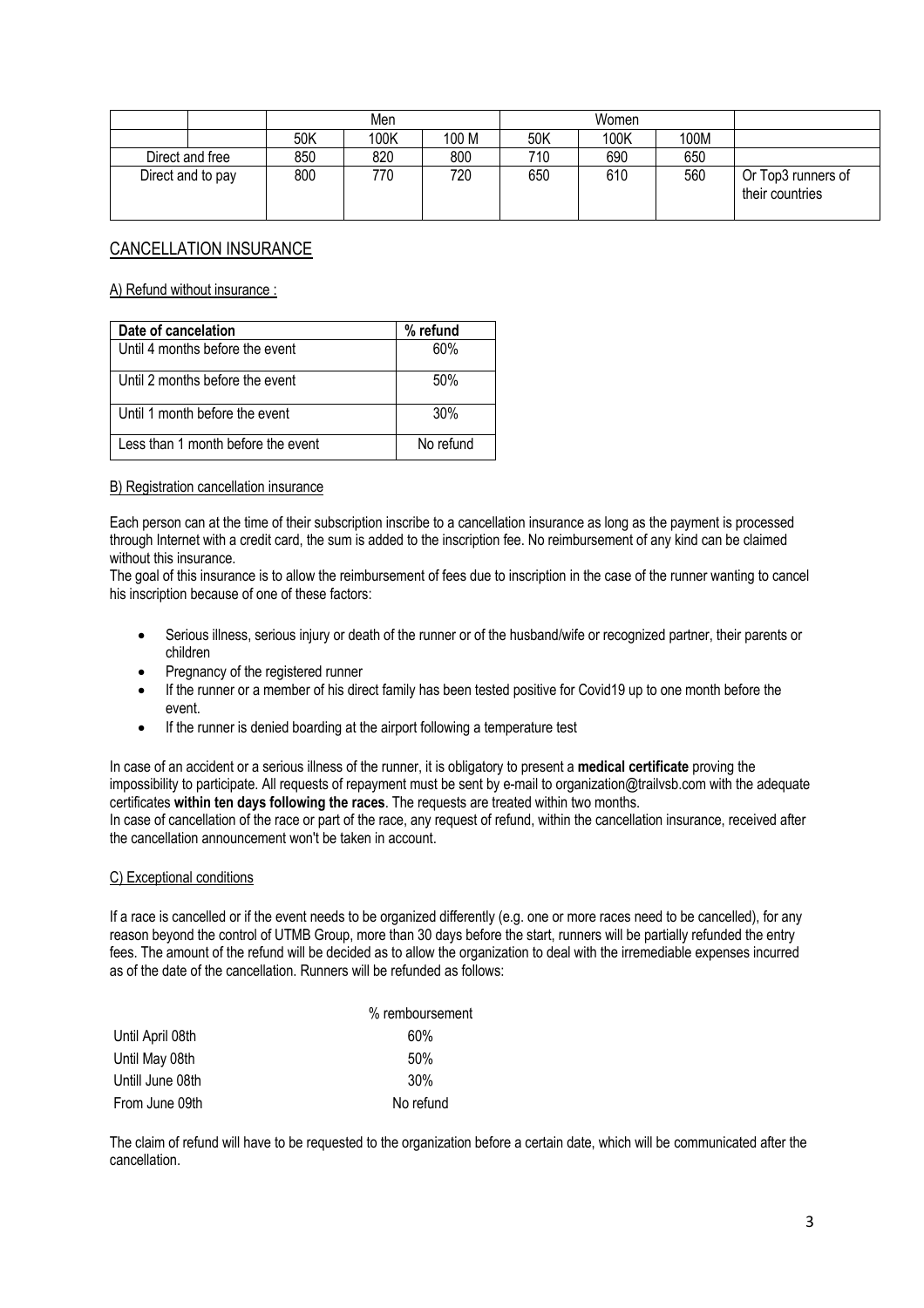If a race is cancelled **less than 30 days before the start** or if a race in progress is interrupted, for any reason beyond the control of UTMB INTERNATIONAL, entry fees will not be refunded.

# BIB EXCHANGE:

Even without the cancellation insurance, as soon as a race is full, and before the 6th July at noon, it is possible to sell or to buy a bib number on "Swika" website (www.swika.co). The payment of this service is shared between the buyer and the seller. This transaction is submitted to the general conditions defined by Swika, online on their website.

No other form of exchange is possible and for security reasons, a very strict control will be done.

A strap permitting access to the starting line will be put on the runners' hand after presentation of an identity document, during the number withdrawal.

# COMPULSORY EQUIPMENT

# A) Basic Kit:

#### **All clothing must be the correct size for the competitor and without having been modified in any way after leaving the factory. You carry this equipment in a pack which is not interchangeable during the race.**

#### **X-Alpine, X-Traversée and Verbier Marathons**:

- Backpack destined to transport obligatory equipment throughout the race.
- Mobile phone

the runner must be reachable at any time before, during and after the race: keep the phone on, airplane mode is prohibited.We recommend to download the LiveRun application.

- Personal beaker 15 cl minimum (bottles or flasks with lids are not accepted).
- Minimum 1.l water reserve.
- 2 torches in good working order for X-Alpine and X-Traversée
- 1 torche in good working order for both Verbier Marathons
- Recommendation: 200 lumens or more for the main torch.
- Survival blanket of 1.40m x 2m minimum.
- Whistler.
- Self-adhesive elasticated bandage which can serve as a bandage or strapping (minimum 100 cm x 6 cm).
- Food reserve. Recommendation: 800kcal (2 gels + 2 energizing bars each of 65g ).
- Jacket with hood which will withstand bad weather in the mountains and made with a waterproof\* and breathable\*\* membrane (see description at the end of the chapter)
- Cap or bandana
- Additional warm second layer : a warm second layer top with long sleeves of a weight of a minimum of 180g (men's size medium (M)) OR the combination of a warm long sleeved underwear (first or second layer) of a minimum weight of 110g (men's size medium (M)) and a durable water repellant windproof jacket\*.
- Waterproof over-trousers
- Identity card

If you choose to take poles with you, you must carry them throughout the whole race. It's forbidden to start without poles and take some afterwards.

#### **Verbier X-Plore**: (controls on the trail)

- Backpack destined to transport obligatory equipment throughout the race.
- Mobile phone: the runner must be reachable at any time before, during and after the race: Keep the phone on, airplane mode is prohibited. For smartphones: LiveRun application installed and activated.
- Personal beaker 15 cl minimum (bottles or flasks with lids are not accepted)
- Supply of water of 1 litre minimum
- Survival blanket of 1.40m x 2m minimum
- **Whistle**
- Jacket with hood which will withstand bad weather in the mountains and made with a waterproof\* and breathable\*\* membrane (eg. Outdry).
- Identity card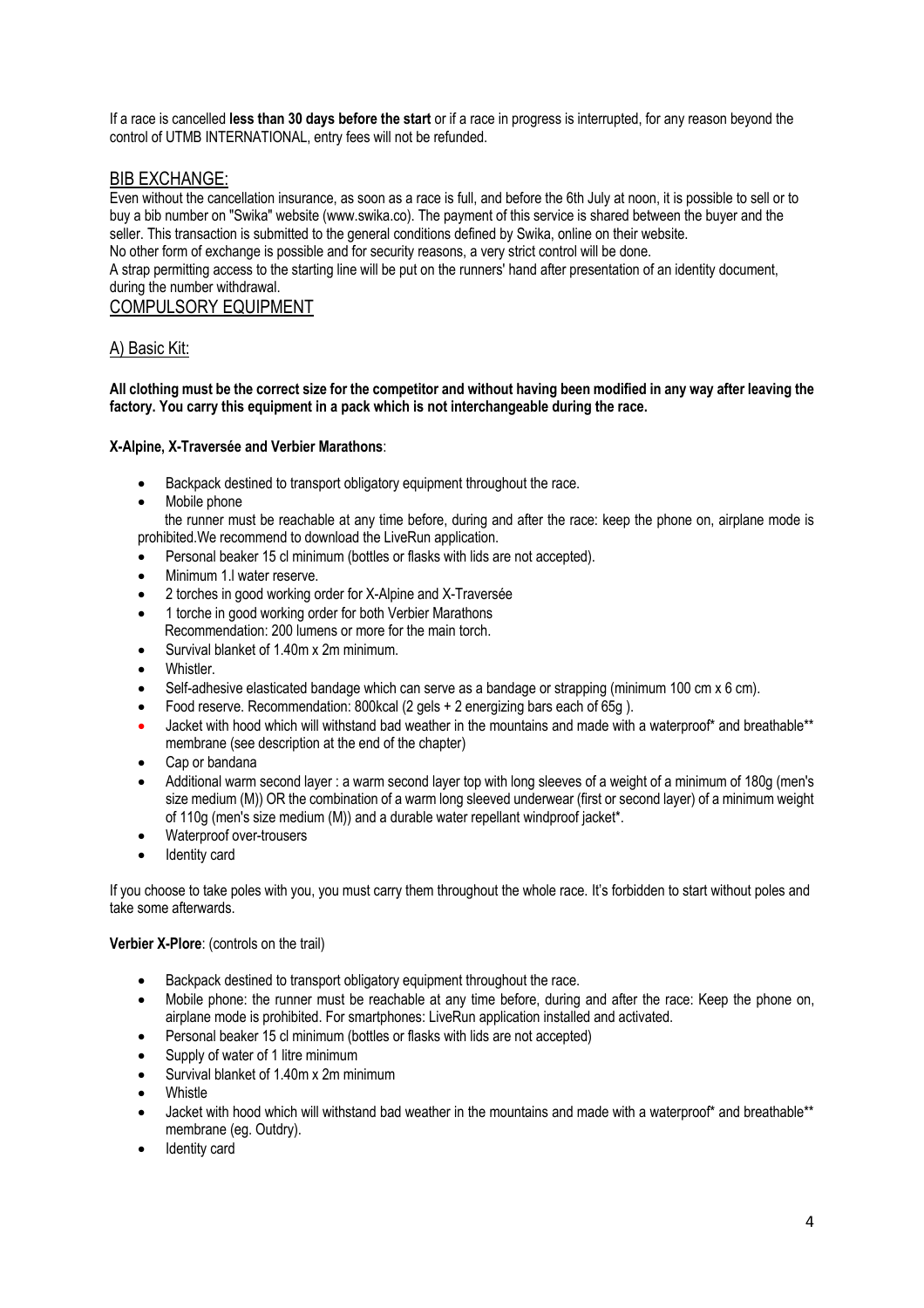If you choose to take poles with you, you must carry them throughout the whole race. It's forbidden to start without poles and take some afterwards.

# B) Cold Kit:

- Long-legged trousers or race leggings OR a combination of legging and socks which cover the legs completely
- One pair of warm gloves
- A long sleeved hotter sweater instead of the 180g sweater.

We will inform you on our website if you need to take the cold kit.

#### C) Other recommended equipment (non-exhaustive list)

- Spare warm clothing, indispensable in the case of cold or wet weather or in the case of injury.
- Poles in the case of rain or snow for your security on slippery ground.
- Vaseline or anti-heat cream.
- A 20 CHF note
- GPS watch.
- Knife or scissors for cutting elasticated bandage.
- Emergency sewing kit...

#### **Race officials are entitled to check your backpack at any time during the race.**

#### \* Details about the waterproof jacket:

- Minimum waterproof recommended 10 000 Schmerber.
- Breathability index recommended inferior to 13.
- The jacket must, imperatively, be fitted with an integrated hood.
- the seams must be sealed.
- the jacket must not have sections of fabric which are not waterproof, but air vents fitted by the manufacturer (underarm, in the back), since they do not damage in any obvious way the impermeability, are accepted.

It is the runner's responsibility to judge, with these criteria , if their jacket fits the regulations stated and so bad weather in the mountains, but, during a check, the judgment is made by the person in charge of the check or the steward.

### RACE NUMBERS

The bibs and an identification wristband are handed out personally to every runner upon presentation of an ID with a photo. **The race numbers are to be attached on the breast or the stomach.** The name and logo of our partners must not be modified or hidden.

Your race number must at all times be worn on top of all layers of clothing, it cannot be attached to the bag or to a leg. The partner logos are not to be modified or covered.

In case you refuse to comply with orders given by one of the chiefs of the race, your bib will be withdrawn and the organization has no more dues or responsibilities towards the runner.

# TRANSPORT BAGS FOR RUNNERS AND LOST OBJECTS

X-Alpine: Every runner receives a transport bag for their personal effects along with the race number. This bag can be dropped off at the start in Verbier on Saturday morning, and will be transported to Bourg St-Pierre and later returned to Verbier. It's also possible to drop a bag that will stay in the starting area in Verbier during the race.

The organization ensures the repatriation of DNF's bags if the abandon had been signaled. The repatriation delay depends on logistic issues and can't be guaranteed before the complete repatriation of the bags at the end of the race at the latest.

X-Traversée, Verbier Marathon, VM 4000: Every competitor receives, along with the race number, a transport bag for their personal effects. These bags can be dropped off at the start in La Fouly or in Liddes on Saturday and will be transported to Verbier.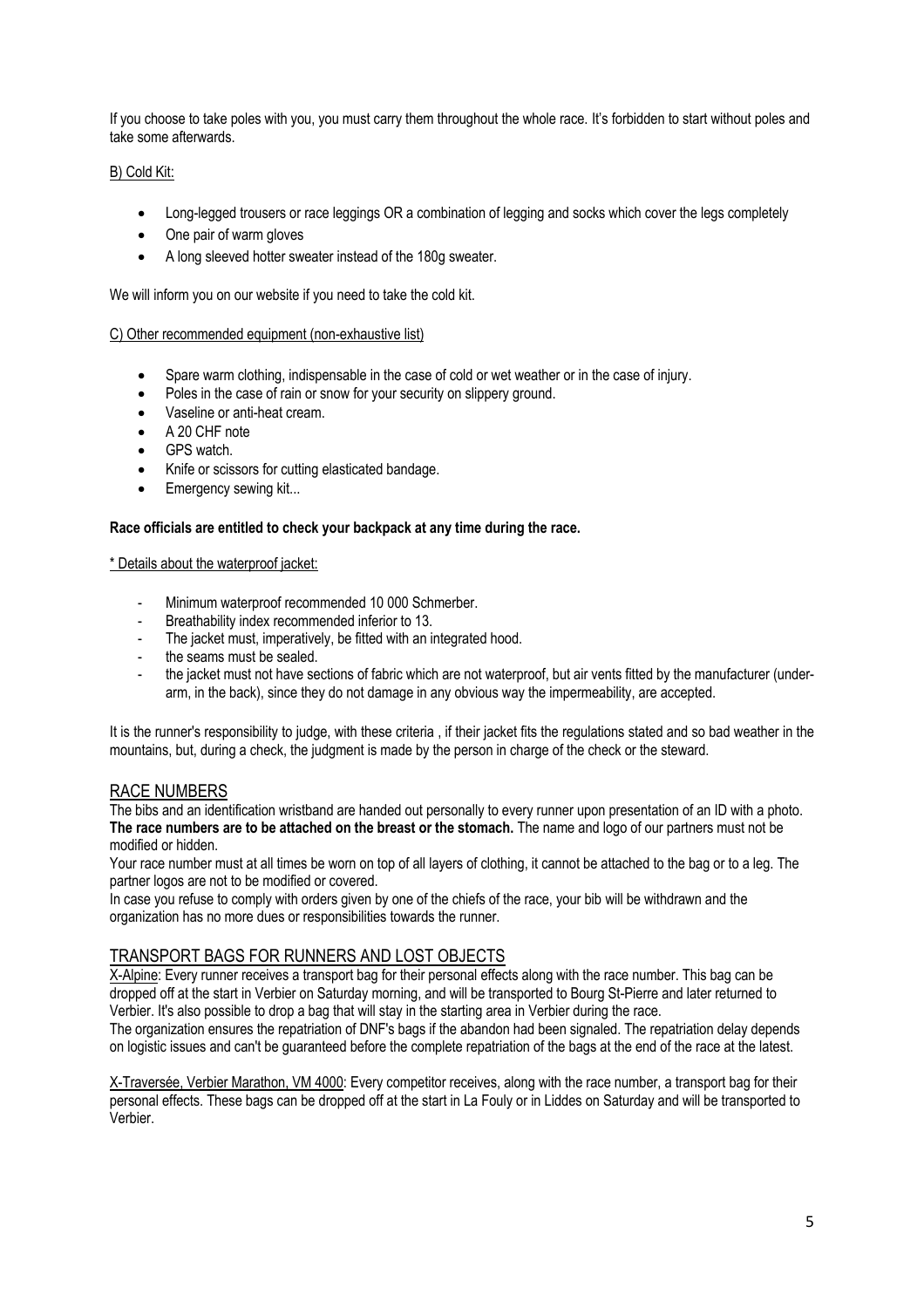**Pick-up of the transport bags in Verbier**. The bags will be handed out to the competitor or to his/her friends or family only upon presentation of the race number. The bags will be handed out until 12.00 on Sunday. After this time, they can only be retrieved personally by the competitor, at his/her own expense, from the organization.

Contents of the transport bags are not checked. Therefore, no claims regarding their contents will be accepted. We recommend not to leave any valuables in the bags. The association is not liable for any items stolen or lost.

Any lost objects that has been found can be claimed during the event on the arrival area or the day after the event in Verbier. Nothing will be sent by mail.

# SECURITY AND MEDICAL ASSISTANCE

There are rescue posts at various strategic locations.

Rescue posts are entitled to assist any person in danger with the appropriate and conventional medical measures as set out by the organization. Runners must be aware that rescuers might need some hours to reach you in certain places and thus they must have the necessary material to endure such a delay.

Rescuers and medical staff are empowered to disqualify any competitor incapable of finishing the course (by deactivating his/her race number). Competitors deemed to be at risk are evacuated at the discretion of the Rescue Staff. If deemed necessary, and for the sole interest of the safety of the rescued person, an official mountain rescue organization will be called upon which, from that moment on, will direct the operation and will put into action any suitable measures, e.g. a helicopter rescue. The cost arising from such an exceptional rescue operation will be borne by the rescued person who will also have to ensure his/her return trip from the place where he/she has been evacuated to. It is of the competitor's entire responsibility to constitute and present a dossier to his personal insurance within the given deadline. A competitor calling on a doctor or a rescuer submits himself to their authority and undertakes to accept their decisions.

In addition to the rescue system, medical care staff are present at certain posts to assist you in case of severe medical problems. Medical help provided in remote and alpine sections of the course is inevitably limited to severe problems. Help in case of harmless problems related to the nature of the race can be administered in lower located control posts according to availability of medical care staff.

Access to medical care and the type of care administered is at the discretion of the medical staff. The organization is not supposed to give any small injury material like patches for blisters, sun cream...

# CONTROL POINTS AND PROVISIONING POSTS

**Only the runners carrying a visible and duly checked race number and their identification strap, as well as the X-Alpine pacers, have access to the refreshment posts.**

A number of **mobile control posts** are set up in places other than the rescue and refreshment posts. Their position is not communicated by the organization.

### MAXIMUM TIME ALLOWED AND CUT-OFF TIMES

The maximum time for the total distance of the course is fixed at:

- X-Alpine: 42 hours
- X-Traversée: 27 hours
- Verbier Marathon; 15 hours 15 min
- Verbier X-Plore: 7 hours 15 min

The cut-off times for leaving the main control posts will be defined at a later stage and communicated in the course guide and on www.trailvsb.com. These time limits are calculated to enable participants to reach the finish in the maximum time imposed, while having optional stops to rest, eat…in order to get authorization to continue the race, the competitors must set off again from the control post before the fixed time limit (whatever their arrival time at the control post). No runner can continue the route after the cut-off time.

### WITHDRAWAL AND REPATRIATION

Except for injury, a runner must not retire anywhere else other than at a control point. He must therefore inform the person in charge of the post, who will definitively invalidate his race number.

Any runner who leaves the course without having informed the organizers will have to support any charge due to research into his disappearance.

Repatriation will be decided by the head of the control post, based on the following general rules :

• Buses are available, within the published timetable, from Champex, La Fouly, Gd St Bernard, Bourg St Pierre and Lourtier heading towards Verbier to repatriate runners who have abandoned the race. A last repatriation bus will occur 1 hour after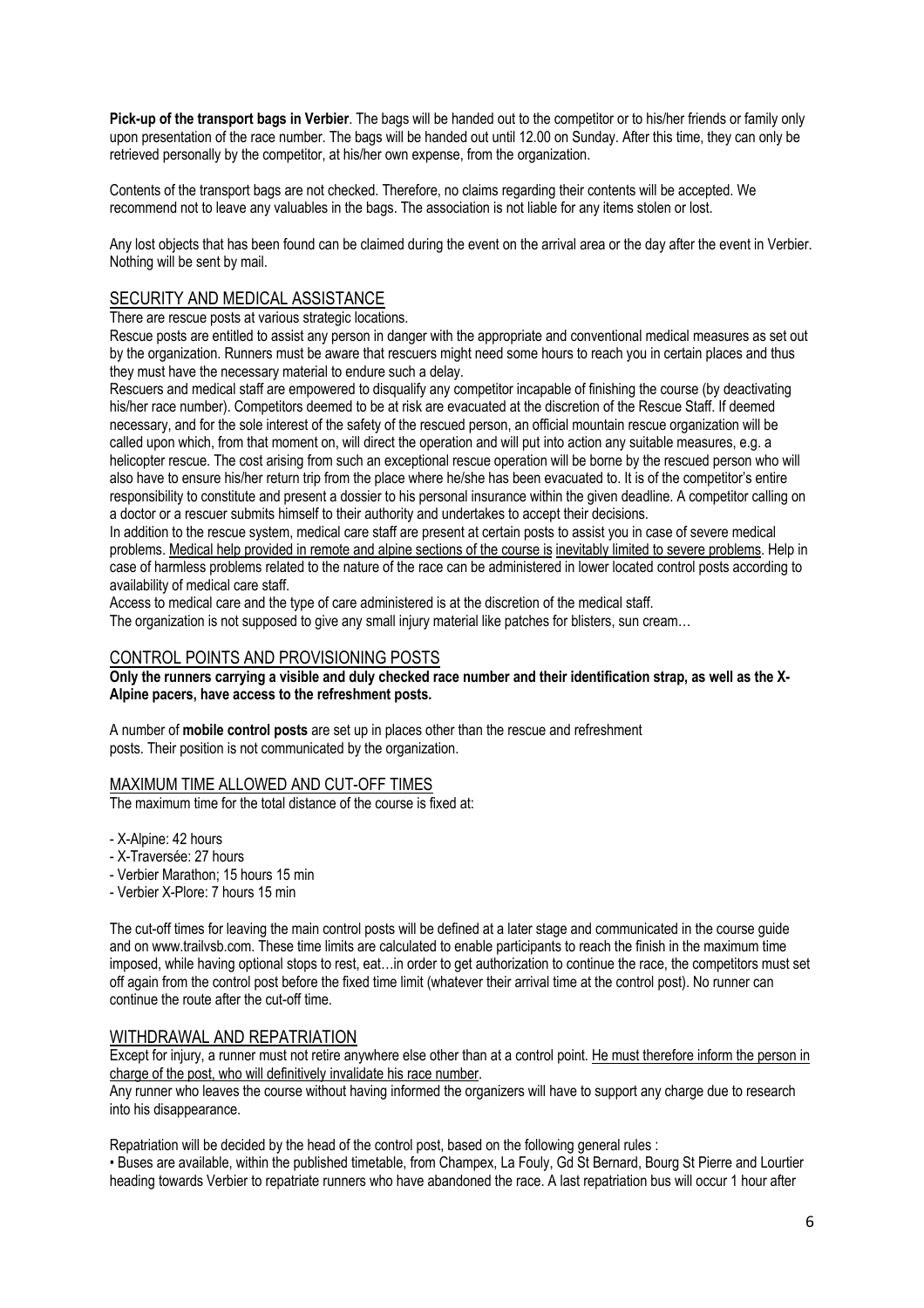the closing time of the aid station (see busses timetable). Beyond that time, the organization is not due to repatriate the runners.

•The organization does not take in charge the repatriation of any runners who gives up in any other aid station. •In the case of unfavorable weather conditions justifying partial or total cancellation of the race, the organisation ensures the repatriation as soon as possible of runners who have abandoned the control posts in Champex / La Fouly / Gd st Bernard/ Bourg St Pierre / Lourtier.

# PENALIY - DISQUALIFICATION

Race officials present on the course, and those in charge of different control and refreshment posts are authorized to uphold the regulations and to immediately (\*) impose a penalty for non-respect, based on the following chart :

#### X-Alpine and X-Traversée:

| <b>BREACH OF REGULATION</b>                                                                                                                                           | PENALTIES (*) - DISQUALIFICATION                                                                                     |
|-----------------------------------------------------------------------------------------------------------------------------------------------------------------------|----------------------------------------------------------------------------------------------------------------------|
| Short-cutting the route                                                                                                                                               | At the race director's discretion                                                                                    |
| Missing item(s) of the mandatory equipment checklist (no water supply of<br>minimum 1 liter, no waterproof jacket, no torch, no survival blanket, no<br>mobile phone) | Disqualification                                                                                                     |
| Absence of other mandatory equipment items                                                                                                                            | 1 hour penalty                                                                                                       |
| Refusal to have mandatory equipment checked                                                                                                                           | Disqualification                                                                                                     |
| Mobile phone turned off or in airplane mode                                                                                                                           | Disqualification                                                                                                     |
| Discarding of rubbish (voluntary act) by a competitor or a member of their<br>entourage                                                                               | 1 hour penalty                                                                                                       |
| Lack of respect for others (organization or runners)                                                                                                                  | Disqualification                                                                                                     |
| Not assisting a person in difficulty (in need of care)                                                                                                                | Disqualification                                                                                                     |
| Assistance out of the authorized zones                                                                                                                                | 1 hour penalty                                                                                                       |
| Being accompanied along the route outside the clearly defined zones of<br>tolerance in the vicinity of an aid station.                                                | 15 minute penalty                                                                                                    |
| Cheating (eg.: use of a means of transport, sharing a race-bib, )                                                                                                     | Immediate disqualification for life                                                                                  |
| Lack of visible race-bib                                                                                                                                              | 15 minutes penalty                                                                                                   |
| Wearing a non-conforming race-bib                                                                                                                                     | 15 minute penalty (during which time the runner<br>places their race-bib in a manner which conforms to<br>the rules) |
| Dangerous behavior (eg.: poles with unprotected points orientated towards<br>runners or spectators)                                                                   | 15 minutes penalty                                                                                                   |
| No electronic chip                                                                                                                                                    | According to the race directors' decision                                                                            |
| No passage through a check point                                                                                                                                      | According to the race directors' decision                                                                            |
| Refusal to comply with an order from the race directors, race stewards, aid<br>station's team leader, doctors or search and rescue staff.                             | Disqualification                                                                                                     |
| Refusal of anti-doping control                                                                                                                                        | The runner will be sanctioned in the same manner<br>as they would be for drug taking                                 |
| Departure from a check point after the time barrier                                                                                                                   | Disqualification                                                                                                     |
| Use of poles not carried from the beginning of the race                                                                                                               | 1 hour penalty                                                                                                       |

(\*) The time penalties are immediately applicable in situ, that's to say that the runner has to interrupt their race for the duration of the penalty time. Any other breach of the rules will be subject to a penalty decided by the Race Directors.

Verbier Marathons and Verbier X-Plore:

| <b>BREACH OF REGULATION</b> | - DISQUALIFICATION<br>TIES (*)<br><b>PENAL</b> |
|-----------------------------|------------------------------------------------|
| Short-cutting the route     | <b>IAt the race director's discretion</b>      |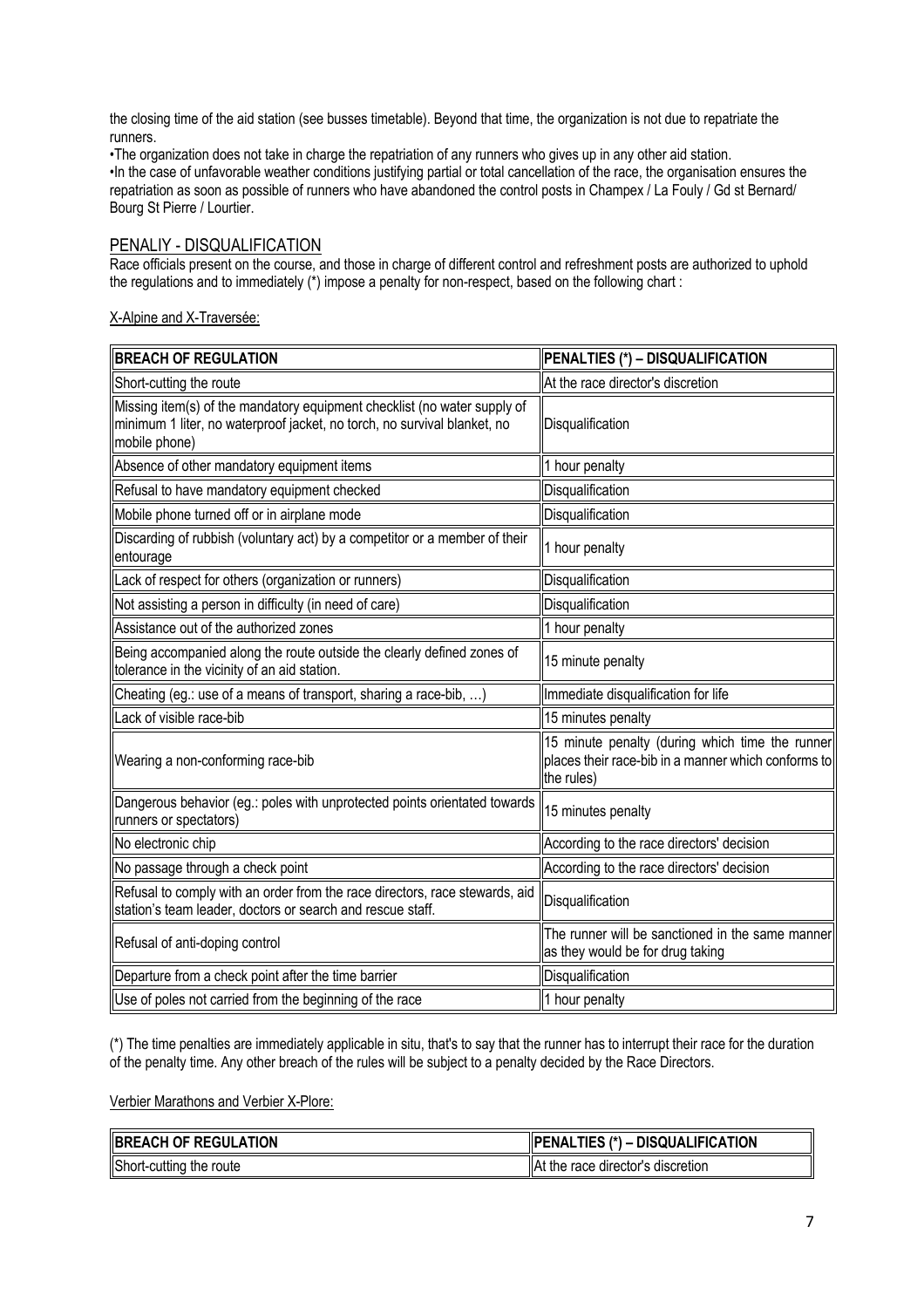| Missing item(s) of the mandatory equipment checklist (no water supply<br>minimum of 1 liter, no waterproof jacket, no torch (VM), no survival<br>blanket, no mobile phone)           | Immediate disqualification                                                                                            |
|--------------------------------------------------------------------------------------------------------------------------------------------------------------------------------------|-----------------------------------------------------------------------------------------------------------------------|
| Absence of other mandatory equipment items                                                                                                                                           | 30 minute penalty                                                                                                     |
| Refusal to have mandatory equipment checked                                                                                                                                          | Disqualification                                                                                                      |
| Mobile phone turned off or in airplane mode                                                                                                                                          | Disqualification                                                                                                      |
| Discarding of rubbish (voluntary act) by a competitor or a member of their<br>entourage                                                                                              | 30 minute penalty                                                                                                     |
| Lack of respect for others (organization or runners)<br>Note: a participant whose supporters are rude and/or refuse to respect<br>the organization's instructions will be penalized. | Disqualification                                                                                                      |
| Not assisting a person in difficulty (in need of care)                                                                                                                               | Disqualification                                                                                                      |
| Assistance outside of authorized zones                                                                                                                                               | 30 minute penalty                                                                                                     |
| Being accompanied along the route outside the clearly defined zones of<br>tolerance in the vicinity of an aid station.                                                               | 10 minute penalty                                                                                                     |
| Cheating (eg.: use of a means of transport, sharing a race-bib, )                                                                                                                    | Immediate disqualification for life                                                                                   |
| Lack of visible race-bib                                                                                                                                                             | 10 minute penalty                                                                                                     |
| Wearing a non-conforming race-bib                                                                                                                                                    | 10 minute penalty<br>(during which time the runner places their race-<br>bib in a manner which conforms to the rules) |
| Dangerous behavior (eg. : poles with unprotected points orientated<br>towards runners or spectators)                                                                                 | 10 minute penalty                                                                                                     |
| No electronic chip                                                                                                                                                                   | According to the race directors' decision                                                                             |
| No passage through a check point                                                                                                                                                     | According to the race directors' decision                                                                             |
| Refusal to comply with an order from the race directors, race stewards,<br>aid station's team leader, doctors or search and rescue staff.                                            | Disqualification                                                                                                      |
| Refusal of anti-doping control                                                                                                                                                       | The runner will be sanctioned in the same<br>manner as they would be for drug taking                                  |
| Departure from a check point after the time barrier                                                                                                                                  | Disqualification                                                                                                      |
| Use of poles not carried from the beginning of the race                                                                                                                              | 30 minute penalty                                                                                                     |

(\*) The time penalties are immediately applicable in situ, that's to say that the runner must interrupt their race for the duration of the penalty time.

Any other breach of the rules will be subject to a penalty decided by the Race Directors.

### DRUG TEST

The Verbier St Bernard race is submitted to the 2016 doping status of Swiss Olympic. Anti doping controls might be done. By subscribing or participating, the runners are under the rules of Swiss Olympic and recon the only competence of the discipline Chamber for doping cases of Swiss Olympic and the Tribunal Arbitral du Sport in Lausanne, except all other ordinary court. They will have to assume the consequences (suspension, denunciation…) Any competitor can be submitted to a drug test during or at the Finish of the event. If he/she refuses or abstains, the competitor is sanctioned as if found guilty of taking drugs.

# QUARTZ PROGRAM

The organization decided to take part to the QUARTZ program event, designed to protect the runners' health and play a role for a clean sport.

# **COMPLAINTS**

All objections must be submitted in writing up to 1 hour before the prize ceremony.

# RACE JURY

The Race Jury consists of: -the organization President